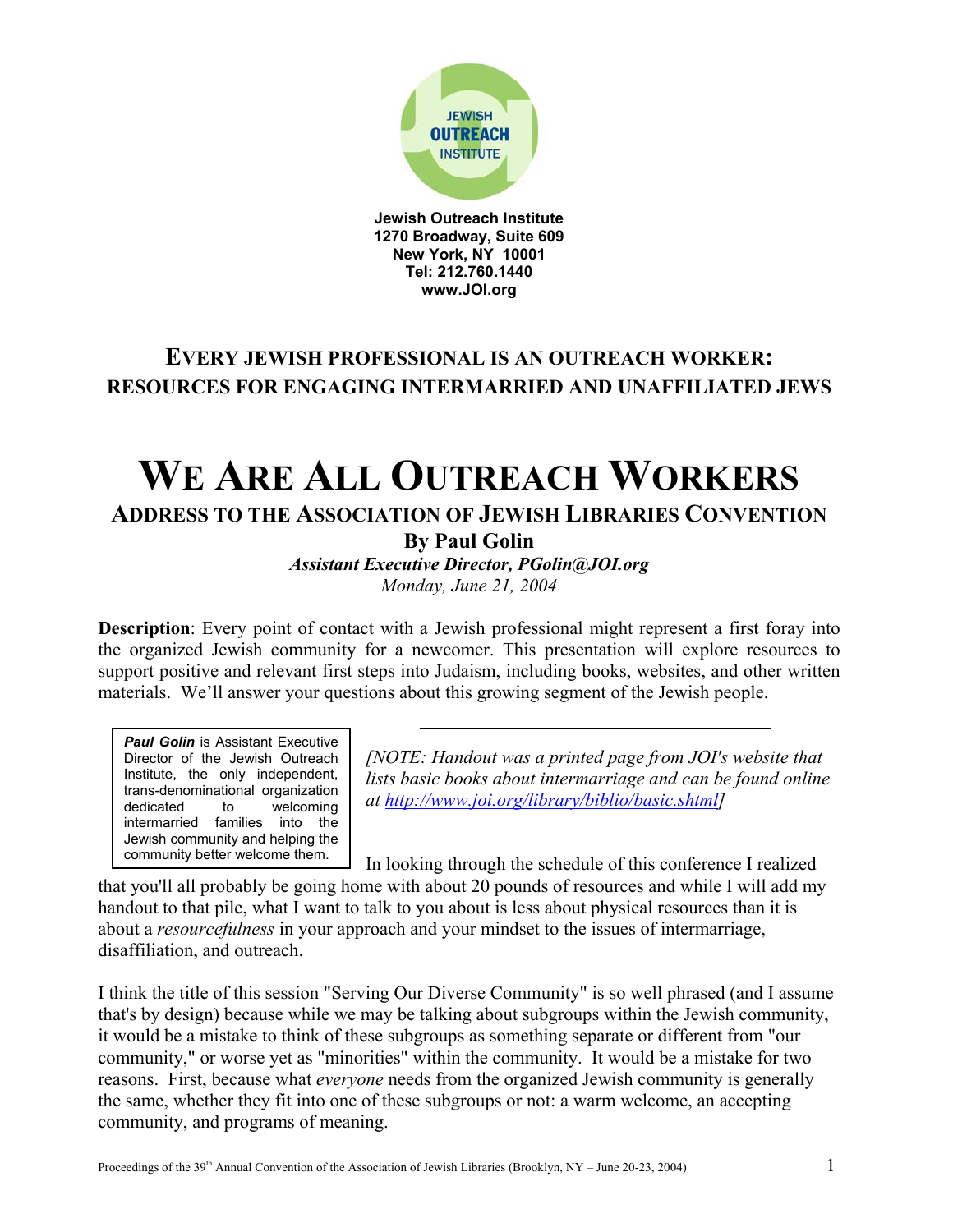The second reason it would be a mistake to think of these subgroups as "minority" is because, statistically, you'd be wrong. One of the subgroups I've been invited to talk about is unaffiliated Jews, and unaffiliated Jews are actually the *majority* of our community. (In some communities, unaffiliated Jews are the *vast* majority.)

Does anyone know the national average percentage of affiliated to unaffiliated at any given time? It's less than 40% affiliated. And of course, of that 40% there's a much lower percentage of Jews actually *engaged* in active participation within Jewish institutions. So all the faces you see in your libraries, in your synagogues, in your JCCs and other Jewish institutions--all those people you know of as *your* Jewish community--are probably less than half of all the Jews in your area. Now of course people come in and out of engagement with Judaism during various stages in their lives, but that low percentage of affiliation tells us that the Jewish community can do a better job of reaching people and giving them something of meaning.

I'm also here to talk about intermarried Jews. It's almost impossible to talk about intermarried Jews without also discussing unaffiliated Jews because the overlap is tremendous. 80% or more of intermarried families are unaffiliated with the Jewish community. Addressing that disaffiliation among intermarried families is the primary mission of my organization, the Jewish Outreach Institute (JOI). So why do we believe this is such an important mission?

Well, intermarried families are what we at JOI call the "Coming Majority." Sometime soon, maybe within the next decade, there will be more intermarried households than in-married households. Does anyone know how many intermarried households there already are today in the United States? There are over a million intermarried households, out of a total of three million married Jewish households. The recent National Jewish Population Study showed us how in some ways this Coming Majority is already with us. Of all the young people on college campuses ages 18-29 who consider themselves Jews, only 48% came from two Jewish parents.

Instead of fretting over these numbers, at JOI we see an opportunity for the Jewish community. If we can find ways to welcome intermarried families and encourage the raising of Jewish children, our community can experience population growth rather than decline. And we believe that an inclusive community will speak to all disaffiliated Jews. There are below-average affiliation rates among all the subgroups we're discussing at this session.

**So what can we as Jewish professionals, and specifically you as librarians, do to help reengage unaffiliated Jews with their Judaism?** Well, there's outreach. For many of you the phrase "Jewish outreach" may be associated with the efforts of the Reform movement to welcome and to provide programming for those intermarried families who come through their doors. And that's an excellent start. The problem we've noticed is that people are simple not walking through the doors of our institutions in large enough numbers. So JOI promotes a new definition of outreach, to take Judaism outside the four walls of our institutions, to meet people where they are (both physically and metaphysically) rather than waiting for them to come to us.

Before I go into that new definition let me talk out outreach in general and how it applies to you. Outreach is not a population; it's a methodology. So a good understanding of outreach methodology will help you with all disenfranchised populations not just the intermarried. In order for us to become a more welcoming, inclusive community, all Jewish professionals need to participate in this effort, because every contact we have with a newcomer might be that person's first contact with the Jewish community ever or in many years. That's why we say that *every* Jewish professional is an outreach worker.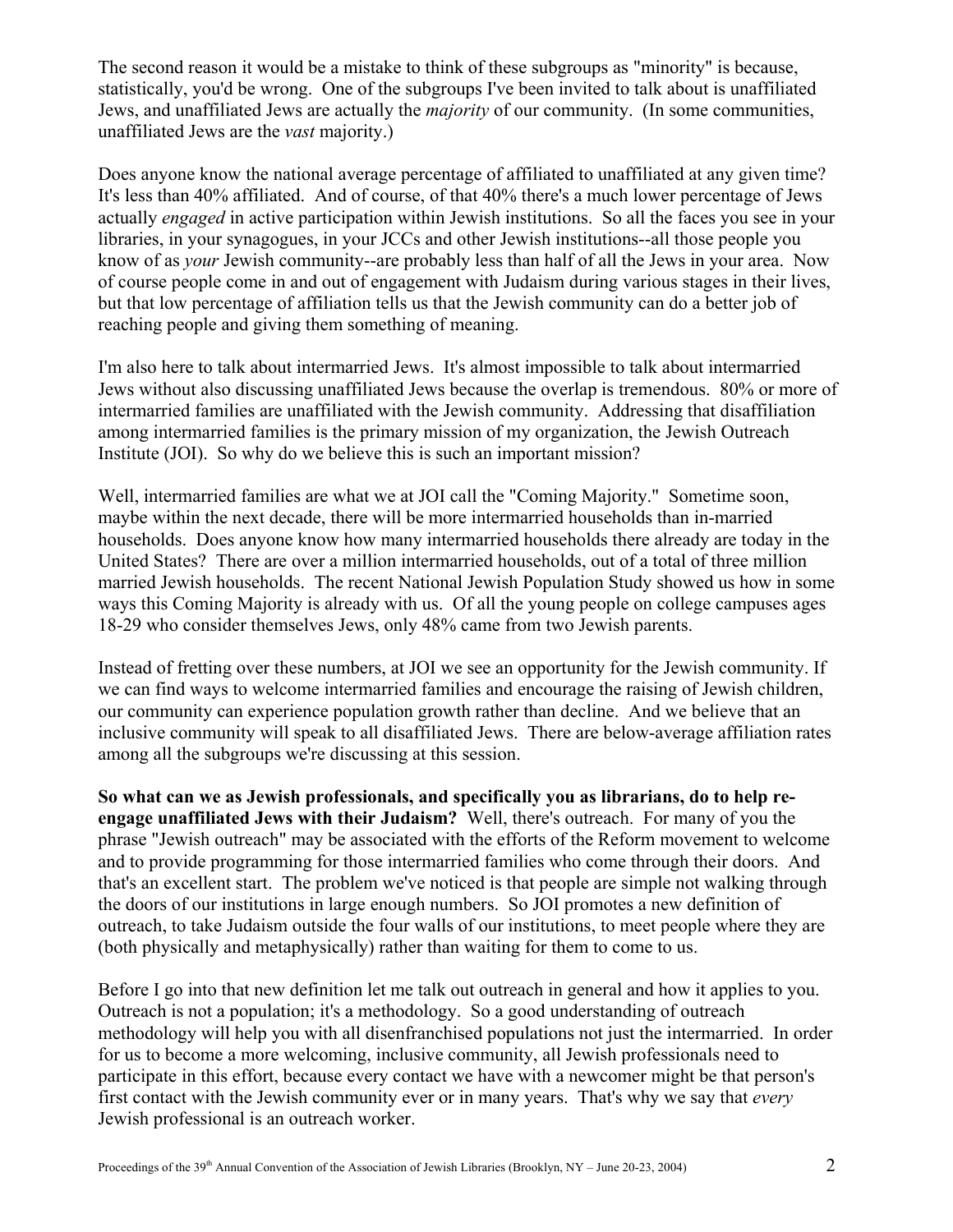So, for those intermarried couples or family members who happen to come through your doors, what resources can you provide? Well let's start with the basics and move outward. There are of course books that might be helpful. I've handed out a page from our website that lists some, specifically about intermarriage. On our website we have lists of other titles broken down by topics such as "introduction to Judaism," "conversion," and "raising children in an intermarriage." You can find them by going to JOI.org/library. The first book on the handout I gave you, by the way, is the newest from our executive director Rabbi Kerry Olitzky and it's written specifically for the non-Jewish member of an intermarriage, so that might be helpful to you as well.

My sense is that intermarried people finding their way into your institutions are going to be less conflicted about intermarriage itself, and will instead simply be looking for low barrier entry points into Judaism, which by the way is the same need as unaffiliated Jews in general regardless of marital status. Providing low-barrier entry points is what outreach is all about. When you think about low-barrier written resources, perhaps you want to hand someone a pamphlet rather than a tome; to have introductory material on hand for all aspects of Jewish practice.

So, how do we know what to give people? We ask them. My image of librarians is that you are very good at quickly drilling down what it is people are asking for. But those of us on the inside of the Jewish community develop this kind of "in" language, and we don't even necessarily realize we're using it until we're talking to someone who doesn't share that language. Lowering barriers means being mindful of our "in" language and not making assumptions about people's prior knowledge. That means, for example, not using Hebrew or Yiddishisms for those who don't have a Jewish background.

Books are an obvious resource. But a much more powerful resource for this target audience is in making a personal connection. Personal connections are key to successful outreach. It doesn't mean the personal connection has to be with *you*, if you're not the outreachy type. But if you can hook people up to living resources, that is a great outreach vehicle. Obviously, you may feel that your own institution, even your own library, runs programs that might be of interest to intermarried or unaffiliated Jews. Libraries may have a special role in outreach because they could position themselves as a lower-barrier entryway into Jewish learning, perhaps something less structured than a formal class. But it doesn't mean you have to or should limit references to your own institutions.

So, can you put together a list of local welcoming institutions in your area, to have on hand? On JOI's website we have a list of over 900 institutions nationally that claim to be inclusive toward intermarried families. Creating your own list involves knowing your Jewish community inside out. And to be really effective, you not only refer someone to a specific person within an institution, but you make the connection yourself by getting on the phone and letting that person know you're sending someone their way. We believe that outreach is most effective as a community-wide endeavor. Each institution cannot be all things to all people, so we need to work across institutional and denominational lines.

For example, we know that no Orthodox or Conservative rabbi will officiate at an intermarriage, yet some of them are willing to make references to their colleagues in the Reform or Reconstructionist movements. By the way, JOI will help couples find a rabbi to officiate at their wedding, but there is another resource that sells a list of rabbis who officiate at intermarriage, it's called the Rabbinic Center for Research and Counseling, and it's at rcrconline.org.

Besides linking people to books or institutions, you might also want to be aware of specific programs in your area that might be of interest to this audience, keeping in mind this idea of low